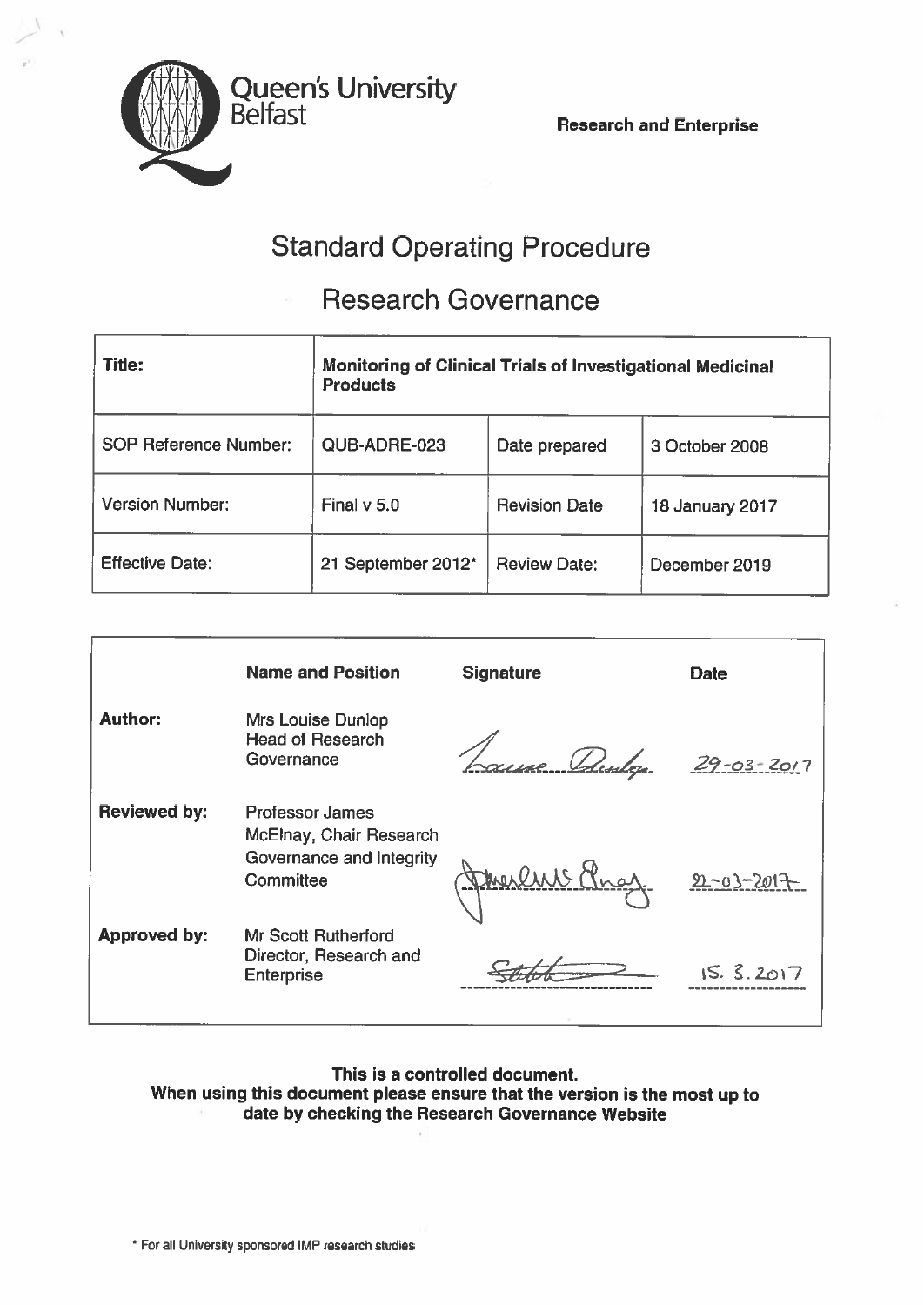### Do not copy

# Revision Log

| <b>Previous Version</b> | Date of             | Reason for                 | <b>New Version Number</b> |
|-------------------------|---------------------|----------------------------|---------------------------|
| number                  | Review/Modification | Review/Modification        |                           |
| Final $v$ 1.0           | 10/11/09            | <b>Annual Review</b>       | Final $v$ 1.0             |
| Final v 1.0             | 10/11/10            | <b>Annual Review/</b>      | Final v 2.0               |
|                         |                     | <b>Update following</b>    |                           |
|                         |                     | <b>MHRA GCP Inspection</b> |                           |
| Final $v$ 2.0           | 21/08/12            | <b>Periodic Review</b>     | Final $v$ 3.0             |
| Final $v$ 3.0           | 06/10/2014          | <b>Periodic Review</b>     | Final $v$ 4.0             |
| Final $v$ 4.0           | 18/01/2017          | <b>Periodic Review</b>     | Final $v$ 5.0             |

 $\tilde{\gamma}$ 

 $\overline{\omega}$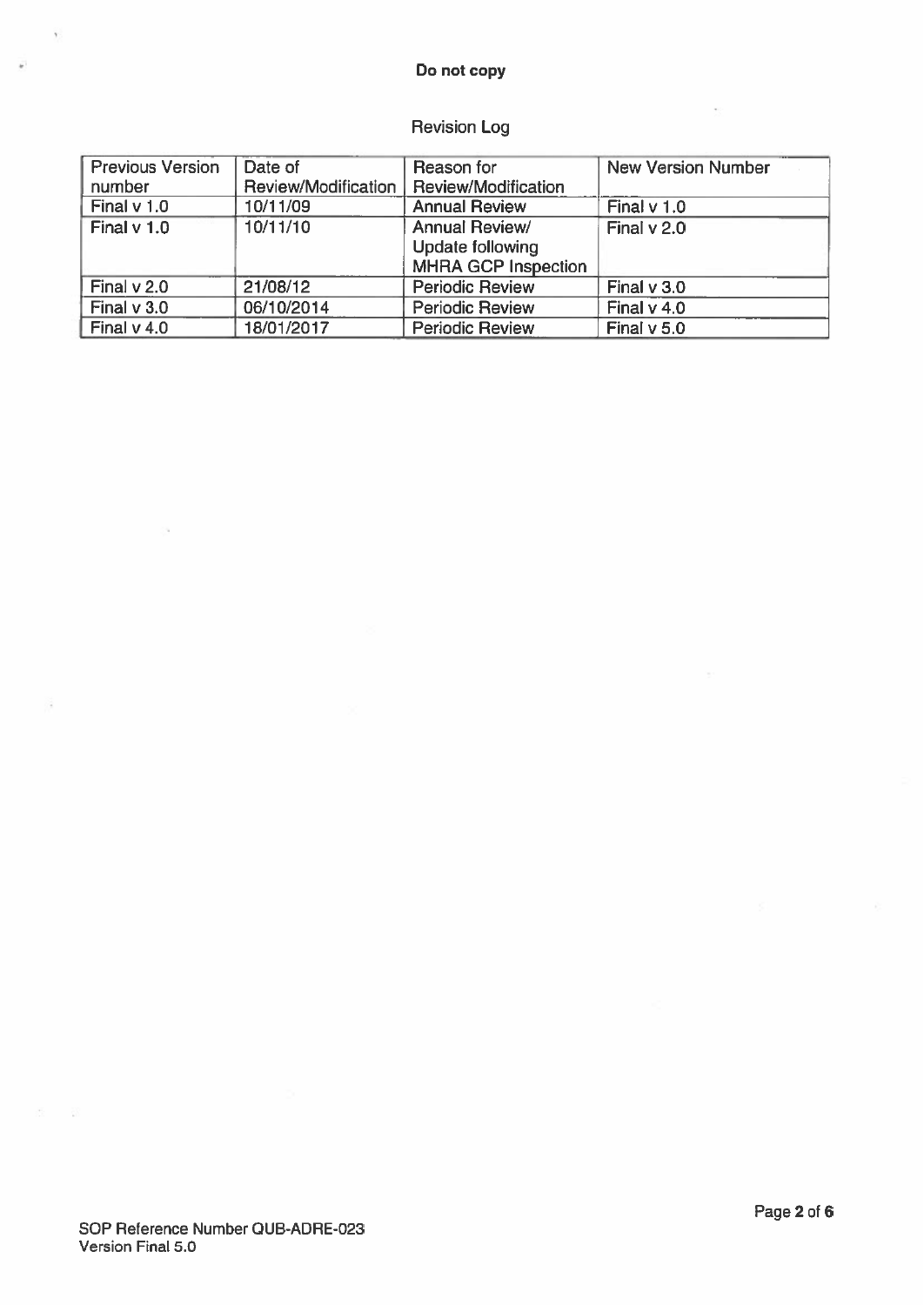#### 1. Purpose

This Standard Operating Procedure (SOP) provides guidance for the monitoring of clinical trials that are solely sponsored by the University.

#### 2. Introduction

The International Conference on Harmonisation (ICH) Guidelines for Good Clinical Practice (GCP) define monitoring as "the act of overseeing the progress of <sup>a</sup> clinical trial, and of ensuring that it is conducted, recorded, and reported in accordance with the protocol, Standard Operating Procedures (SOPs), Good Clinical Practice (GCP), and the applicable regulatory requirement(s)."

The purpose of trial monitoring is to verify that:

- 1. "The rights and well-being of human subjects are protected;
- 2. The reported trial data are accurate, complete and verifiable from source documents;
- 3. The conduct of the trial is in compliance with the currently approved protocol/ amendment(s), with GCP, and with the applicable regulatory requirement(s)." (ICH-GCP 5.18.1).

#### 3. Scope

This SOP applies to all studies where the University is acting in the capacity of Sponsor. It applies to all members of University staff; both academic and suppor<sup>t</sup> staff as defined by Statute 1, including honorary staff and students.

### 4. Responsibilities

#### 4.1 Chief Investigator (Cl)

The Cl is responsible for the day-to-day monitoring of <sup>a</sup> trial. This would include the following, that:

- Data collected are consistent with, and in adherence to, the trial protocol;
- Case Report Forms (CRFs) are only being completed by authorised persons;
- No key data are missing;
- Review of recruitment rates, withdrawals and losses to follow-up (overall and by clinical site).

#### 4.2 Site Principal Investigator (SPI)

In the event of <sup>a</sup> multi-centred clinical trial, the SPI is responsible for the day-to-day monitoring of <sup>a</sup> trial, as outlined for the Cl in 4.1.

#### 4.3 Sponsor

The Sponsor must ensure that clinical trials are adequately monitored and will determine at the outset the extent and nature of the monitoring activity. Where <sup>a</sup> trial is co sponsored with <sup>a</sup> Health and Social Care Trust, the co-sponsorship agreemen<sup>t</sup> will detail which organisation has lead responsibility for this process and the Memorandum of Understanding for Research Governance shall be adhered to.

### 5. Procedure

## 5.1 Extent and Nature of Monitoring

The decision regarding the extent and nature of monitoring <sup>a</sup> clinical trial should be in proportion to the objective, purpose, design, complexity, blinding, size and endpoints of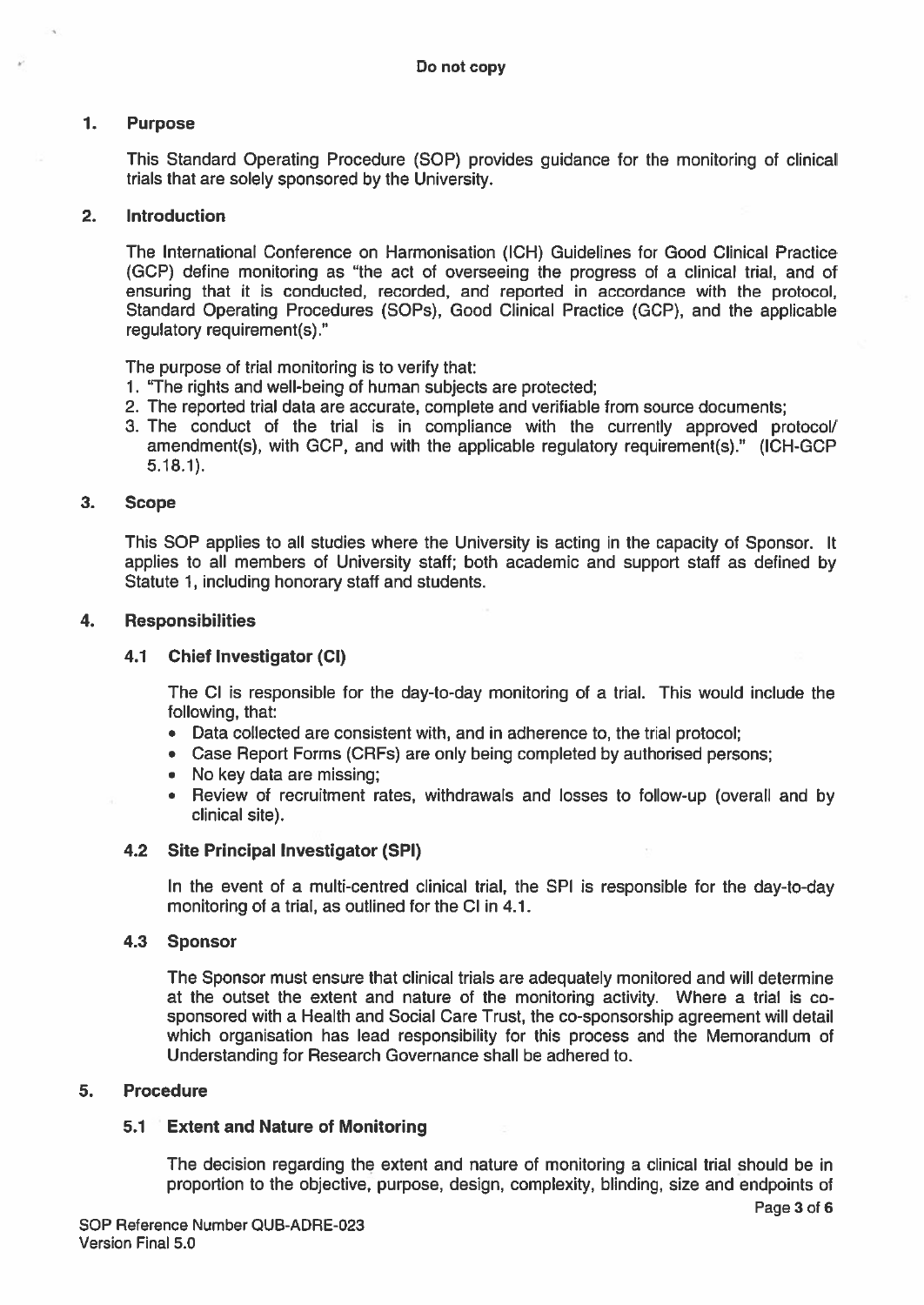the trial. It must also be determined prior to the trial commencing. The clinical trial risk assessment can be used to determine the intensity and focus of monitoring activity, whilst the trial design can be used to inform the methods to be used for monitoring.

In genera<sup>l</sup> there is <sup>a</sup> need for on-site monitoring, before, during, and after <sup>a</sup> trial. However, in exceptional circumstances, such as some low risk clinical trials, the sponsor in conjunction with the Cl may determine that central monitoring in conjunction with procedures such as investigators' training and meetings, and extensive written guidance can assure appropriate conduct of the trial in accordance with GCP.

#### 5.2 Oversight Committees

There are <sup>a</sup> variety of approaches that can be employed to monitor <sup>a</sup> trial. The procedures chosen should be determined at an early stage and reflect the complexity and risk involved in the trial. The potential approaches include:

#### 5.2.1 Trial Management Group

This Group is established to monitor all aspects of the conduct and progress of the trial and it should include those persons with responsibility for the daily managemen<sup>t</sup> of the trial. Its purpose is to ensure adherence to the protocol and take any actions necessary to safeguard trial participants. The need for <sup>a</sup> Trial Management Group and the membership should reflect the complexity and size of the trial, though it may include the Chief Investigator (Cl), research nurse, data manager, statistician, trial manager and data manager.

#### 5.2.2 Trial Steering Committee

It is recommended that <sup>a</sup> Trial Steering Committee (TSC) is established for larger, multi-centred trials as they will provide overall supervision of the trial and ensure that it is being conducted in accordance with the principles of Good Clinical Practice and in accordance with the legislative framework and relevant University Regulations. <sup>A</sup> TSC may include members who are independent of the investigators, and in particular it may have an independent chairperson.

<sup>A</sup> TSC should monitor the trial's progress e.g. recruitment, data and ensure adherence to the protocol. Decisions about the continuation or termination of the trial or substantial amendments to the protocol are usually the responsibility of the TSC.

#### 5.2.3 Data Monitoring Committee

<sup>A</sup> Data Monitoring Committee (DMC) is established to review the accruing trial data and to assess whether there are any safety issues that should be brought to participants' attention, or any reasons why the trial should not continue. The DMC should be independent of both the investigators and the funder/sponsor and should be the only group that has access to unblinded data.

#### 5.2.4 Coordinating Centre

Daily monitoring is carried out by those responsible for running <sup>a</sup> trial.

#### 5.2.5 Central Monitoring

Centralised procedures can be used to confirm patient eligibility, to corroborate the existence of the patient and to determine the outcome. Examples of this might include the collection of pathology reports to substantiate <sup>a</sup> diagnosis, collection of an imaging investigation, central assessment of the results of an investigation, such as <sup>a</sup> x-ray or scan.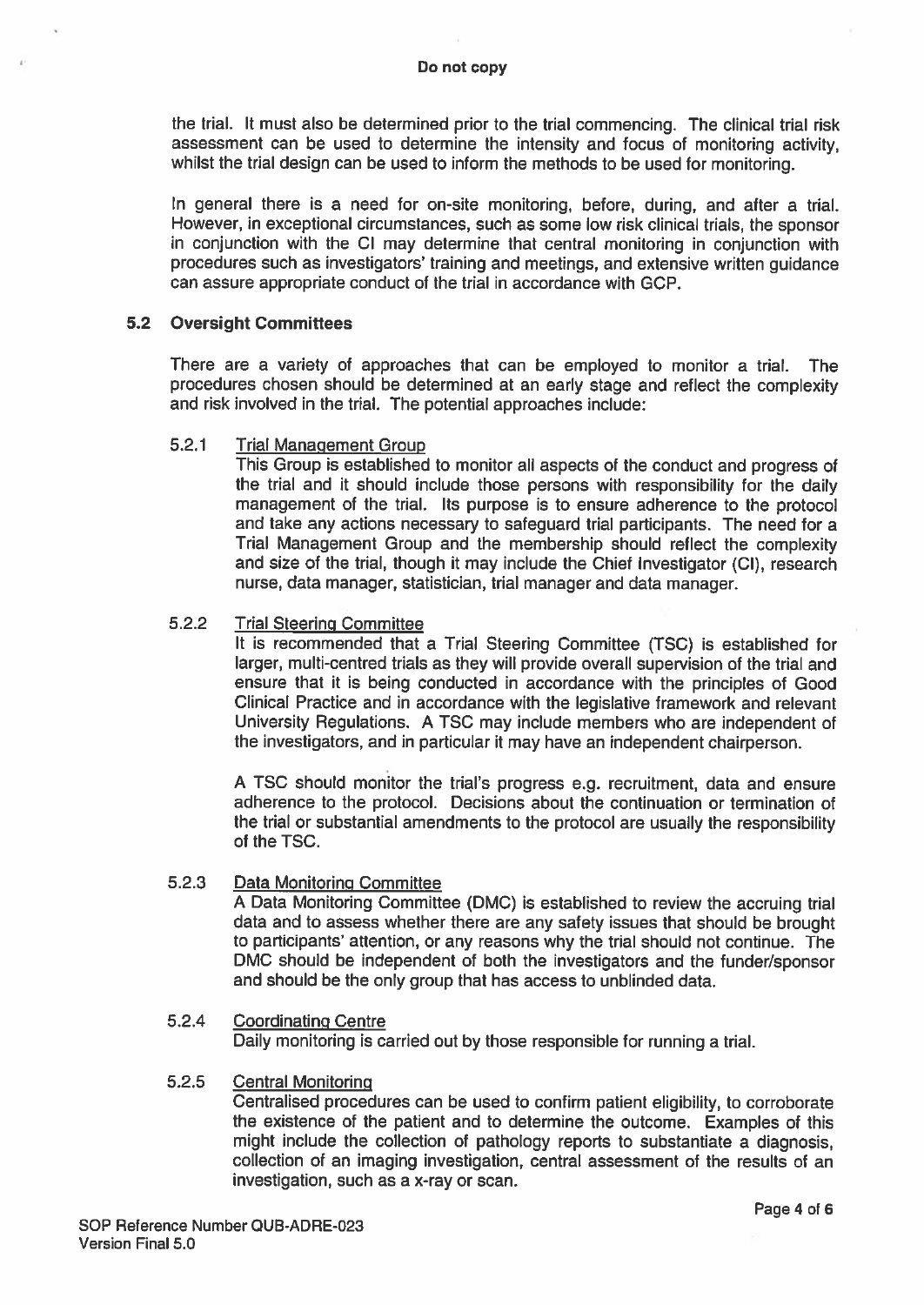# 5.2.6 On-site monitoring

Arrangements for site visiting may vary from routine visits to all sites, visits to <sup>a</sup> random selection of sites or visits targeted at less experienced sites or those for which the central monitoring procedures sugges<sup>t</sup> possible problems. On-site visits also provide an opportunity, *vis-a-viz*, to educate staff, ensure they have the relevant documentation and check that they are adhering to the protocol.

# 5.3 Selection and Qualification of Monitors

Following the clinical trial risk assessment and the establishment of an appropriate trial monitoring oversight committee (e.g. Trial Management Group, Trial Steering Committee or Data Monitoring Committee), monitors should be appointed. It is the responsibility of the Sponsor/lead Sponsor review and approve the monitoring plan. Where monitoring is being undertaken by <sup>a</sup> third party the sponsor must conduct due diligence on the parties contracted to complete the monitoring for the trial.

## 5.4 Monitor's Responsibilities

The Monitor(s) in accordance with the sponsor's requirements must ensure that the trial is conducted and documented properly by carrying out the following activities when relevant and necessary to the trial and the trial site, through:

The verification of:

- •Investigators qualifications and resources;
- • Investigational products in respec<sup>t</sup> of storage, supply, dispensing, control, documentation and disposal;
- •Adherence to the protocol and subsequent amendments;
- •Written, informed consent was obtained, prior to the subject's participation;
- •Only eligible subjects are enrolled;
- • Source document and other trial records are accurate, complete, kept up-to-date and maintained;
- • Investigator provides all the required reports, notifications, applications, and submissions, and that these documents are accurate, complete, timely, legible, dated and identify the trial.

Ensuring that:

- •Investigators and trial staff are adequately informed about the trial;
- • Investigators receive the current Investigator's Brochure, all documents, all trial supplies needed to conduct the trial properly and to comply with the applicable regulatory requirements;
- •Subject recruitment is reported;
- • Checking the accuracy and completeness of the CRFs, source documents and other trial-related records against each other;
- •Informing the investigator of any CRF entry error, omission, or illegibility;
- • Determining whether all adverse events (AEs) are appropriately reported within the required time periods;
- •Determining whether the investigator is maintaining the essential documents;
- • Communicating deviations from the protocol, SOPs, GCP, and the applicable regulatory requirements to the investigator and taking appropriate action designed to preven<sup>t</sup> recurrence of the detected deviations.

#### 5.5 Monitoring Procedures